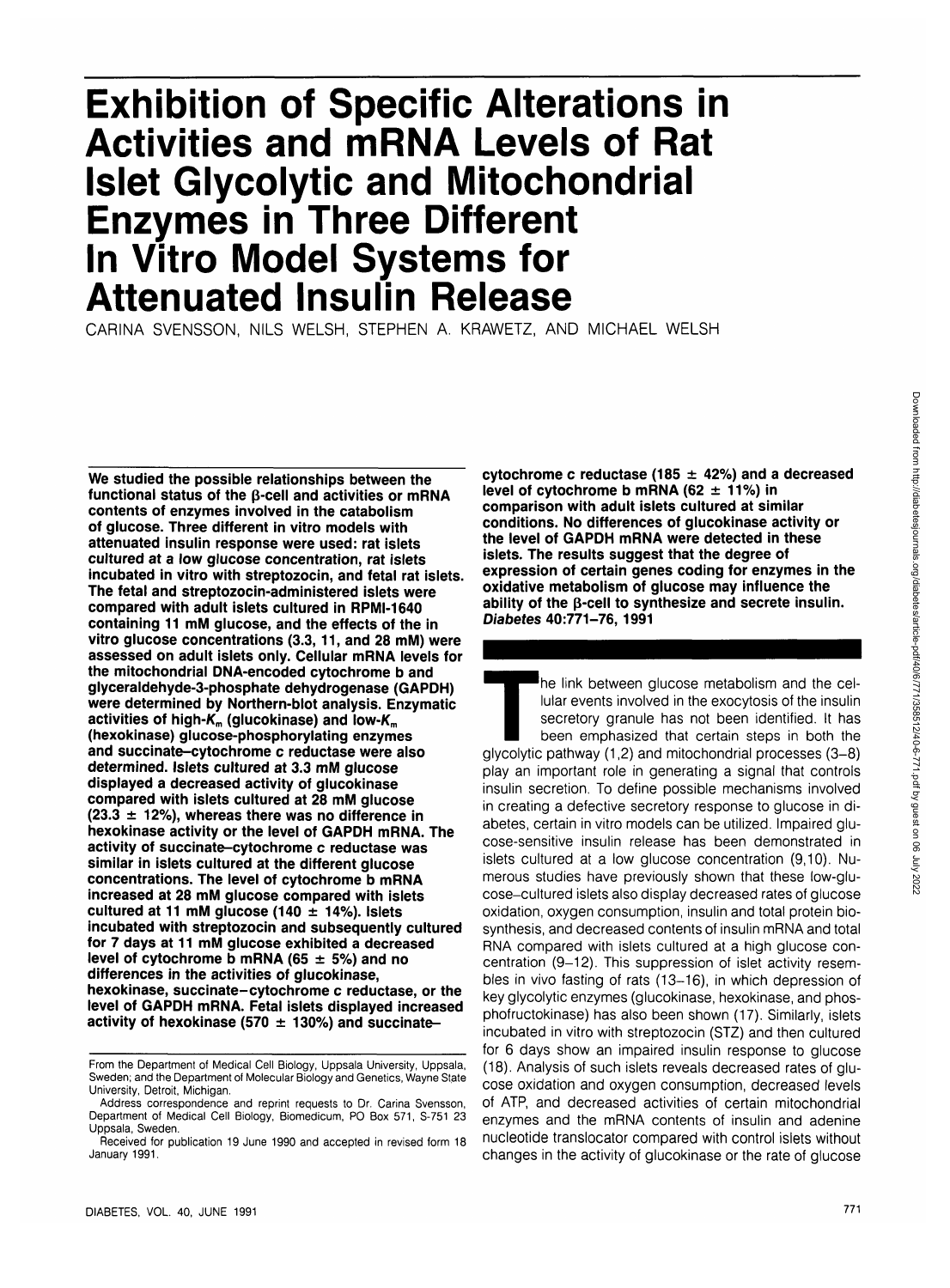utilization (8,18-20). The combined findings lead to the suggestion that these islets display a perturbation of glucose metabolism apparently at the mitochondrial level (8). Compared with adult islets (21), fetal islets also exhibit an attenuated insulin response to glucose, presumably because of an immature glucose metabolism judged from measurements of both glucose oxidation and glucose utilization (22). Curiously, fetal islets display elevated rates of oxygen consumption without glucose stimulation (23). Therefore, in this study, we compared the metabolic activity of islets from these three in vitro models of attenuated insulin release with corresponding controls. The models were evaluated with respect to enzymatic activities or mRNA levels of the glycolytic enzymes glucokinase, hexokinase, and glyceraldehyde-3-phosphate dehydrogenase (GAPDH). The gene expression of the GAPDH gene was studied rather than the activity of the enzyme, because enzyme activity determinations were used in previous studies dealing with similar models (8,24). Furthermore, the enzymatic activity of the mitochondrial succinate-cytochrome c reductase and the mRNA levels of mitochondrial encoded cytochrome b were examined.

## **RESEARCH DESIGN AND METHODS**

Collagenase (E.C. 3.4.24.3) was obtained from Boehringer Mannheim (Mannheim, Germany), and Hanks' solution and calf serum were purchased from Statens Bakteriologiska (Stockholm, Sweden). Benzylpenicillin was from Astra Lakemedel (Södertälje, Sweden), and streptomycin was obtained from Glaxo (Greenford, UK). RPMI-1640 and fetal bovine serum were from Flow (Irvine, CA). An oligonucleotide labeling kit and  $\lceil \alpha^{-32}P \rceil dCTP$  (3000 Ci/mmol) were purchased from Amersham (Aylesburg, UK). Ficoll 400 was from Pharmacia (Uppsala, Sweden). Glyoxal, yeast tRNA, poly(A), polyvinylpyrrolidone, salmon sperm DNA, HEPES, and formamide were from Sigma (St. Louis, MO). ECONOFLUOR and GeneScreen hybridization transfer membrane were obtained from Du Pont-NEN (Boston, MA). Quickscint 1 was purchased from Zinsser (Maidenhead, UK). All other analytical grade chemicals were from Merck (Darmstadt, Germany).

Islets of adult rats were partially purified on Ficoll gradients (25) from collagenase-digested pancreases (26) of male Sprague-Dawley rats weighing  $\sim$ 300 g. The islets were then picked manually and maintained free-floating in tissue culture at 37°C in air/5% CO<sub>2</sub>. The culture medium was RPMI-1640 (11 mM glucose) containing 10% calf serum, 100 U/ml benzylpenicillin, 0.1 mg/ml streptomycin, and 2 mM Lglutamine (27). The islets were cultured for 7 days, and the culture media were changed every 2nd day. For experiments with different glucose concentrations, groups of islets were cultured in the presence of 3.3 or 28 mM glucose for 7 days. Fetal rat islets at day 21 were prepared from mothers killed by cervical dislocation. Pancreases were excised from decapitated fetuses, minced, and then partially digested with collagenase as described previously (21). The digests were then seeded in attachment dishes and cultured in RPMI-1640 (11 mM glucose) supplemented with 10% fetal calf serum for 3-7 days. After this culture period, the fetal islets were detached from the bottom of the dishes and treated as. follows.

The islets were incubated with STZ essentially as described by Sandier et al. (28). Groups of 200 adult rat islets were preincubated in RPMI-1640 containing 5.6 mM glucose for 30 min at 37°C. STZ was dissolved in cold citrate buffer (10 mM, pH 4.5) immediately before use, and this solution was added to the culture medium to a final concentration of 0.55 mM. Islets were then incubated with STZ for 30 min at 37°C in air and CO<sub>2</sub>. The incubation was terminated by the removal of the STZ-containing medium and subsequent addition of culture medium (RPMI-1640 supplemented with 10% bovine serum and 11 mM glucose). Control islets (treated with citrate buffer only) and STZ-administered islets were maintained in culture for an additional 6 days.

Total RNA was prepared by the guanidinium method essentially as described by Maniatis et al. (29). Groups of 1000-2000 adult or fetal rat islets were briefly washed in cold phosphate-buffered saline (PBS; 154 mM Na<sup>+</sup> , 4 mM K<sup>+</sup>, 140 mM Cl<sup>-</sup>, 10 mM HPO $_{4}^{2}$ -, pH 7.4) and subsequently transferred to 3 ml of 4 M guanidine isothiocyanate, 25 mM sodium citrate (pH 7), and 0.1 M 2-mercaptoethanol. The guanidinium solution was placed on a 1.5-ml cushion of 5.7 M CsCI and was centrifuged at 40,000 rpm for 16-20 h in an SW-50 rotor. After removal of the supernatant, the RNA pellet was suspended in 1% sodium dodecyl sulfate (SDS), 5 mM EDTA, 10 mM Tris (pH 7.5), and extracted with phenol/ chloroform/isopentyl alcohol (25:24:1 vol/vol). After extraction, the RNA was precipitated overnight at  $-20^{\circ}$ C in 70 mM potassium acetate and 70% ethanol. The remaining precipitates were washed with 70% ethanol.

For Northern-blot analysis, the RNA was treated with 1 M glyoxal for 1 h at 50°C. Samples containing  $10-30 \mu q$  of total RNA were applied to 1% agarose gels and electrophoresed as described by Thomas (30). The RNA was transferred to GeneScreen membranes and attached by means of a 2-h incubation at 80°C. After prehybridization for 6 h at 42°C in 50% (vol/vol) deionized formamide,  $5 \times$  SSC (0.75 M NaCI, 0.075 M sodium citrate); 50 mM sodium phosphate (pH 6.5); sonicated salmon sperm DNA at 25  $\mu$ g/ml; 100  $\mu$ g/ml of poly(A); and 0.02% each of bovine serum albumin, Ficoll, polyvinylpyrrolidone (30), and 1% SDS, the samples were hybridized at 42°C in the same solution with 10<sup>6</sup> counts per min/ml of either the GAPDH or the cytochrome b probe (31,32) labeled with an oligonucleotide-labeling kit. After hybridization, the filters were washed for 30 min at 50°C three times in  $0.1 \times$  SSC + 0.1% SDS and then exposed at  $-70^{\circ}$ C to Hyperfilm-MP (Amersham) with an intensifying screen. The optical densities of the bands thus obtained were determined by densitometry and normalized to the total amount of RNA applied. All values are given as a percentage of the density obtained with mRNA isolated from islets cultured at 11 mM glucose.

In our study of enzyme activities, glucose phosphorylation was measured according to Giroix et al. (33) but modified as follows. Approximately 200-300 islets were homogenized in 300  $\mu$ I of 50 mM HEPES buffer (pH 7.4), 4 mM MgCI<sub>2</sub>, 100 mM KCI, 10 mM NaF, 2 mM cysteine, 1 mM EDTA, 6.7 mM benzamidine, and 100 KlU/ml aprotinin (Trasylol). Afterward, 30  $\mu$ l of this homogenate was mixed with 40  $µ$ l of a reaction mixture consisting of 50 mM HEPES, D-[U-14C]glucose (sp act 270 mCi/mmol), 2 mM ATP, 0.5 or 10 mM glucose, and 10  $\mu$ l of 12 mM glucose-6-phosphate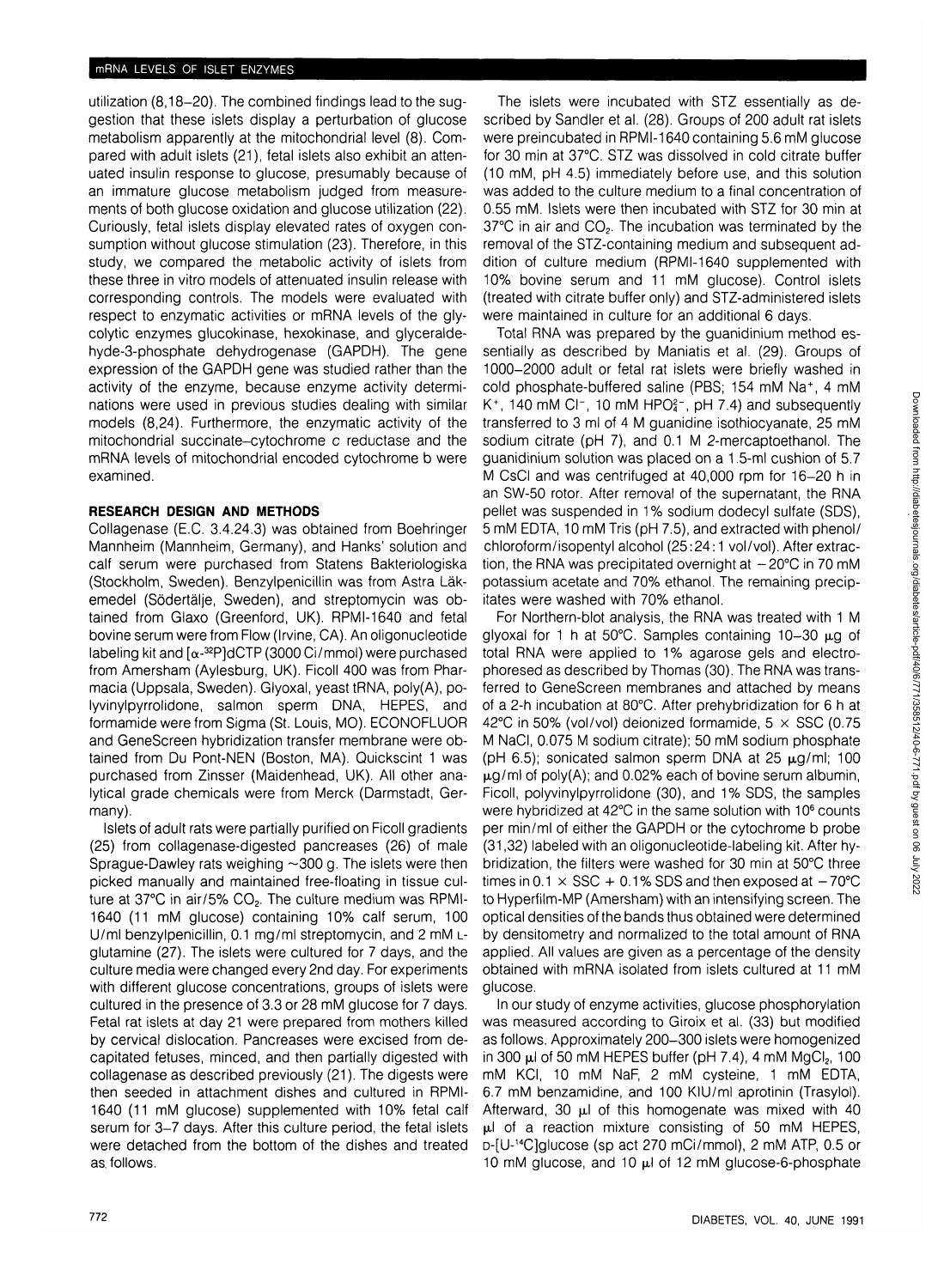(G6P) or 10  $\mu$  of the homogenization buffer was added. After a 30-min incubation, the reaction was halted with the addition of 300  $\mu$ I iced ethanol, whereafter 500  $\mu$ I ice-cold H<sub>2</sub>O was added. The diluted reaction medium was then passed through a 0.5-ml Dowex 1-X8 anion-exchange column to separate the hexose phosphates. The column was rinsed three times with 2 ml of water, then the hexose phosphates were eluted with 2.3 ml of 1.5 M ammonium formate-0.1 M formic acid. The eluate was mixed with 20 ml of scintillation fluid (Quickszint 1) and the radioactivity determined by liguid-scintillation spectrometry.

Succinate-cytochrome c reductase activity was measured in islets (150-250) homogenized in 250  $\mu$ l citrate buffer (50 mM citrate, 250 mM sucrose, 10 mM benzamide, 1 mM EDTA). The homogenate was centrifuged for 10 s at 11,000  $\times$  g. The nuclei were rehomogenized in another 250  $\mu$ l of the buffer and recentrifuged. A 50- $\mu$ l aliquot of the pooled supernatants was analyzed for protein content (34), and the remaining aliquot was centrifuged for 45 min at 11,000  $\times$  g at 4°C. The pellet was resuspended in 20  $\mu$  of 100 mM KH<sub>2</sub>PO<sub>4</sub> and the enzyme activity measured according to Fleischer and Fleischer (35).

Values are means  $\pm$  SE. The data were analyzed by analysis of variance followed by multiple comparisons with the Student's paired t test. The P values were corrected for multiple comparisons with the Bonferroni method (36).

### **RESULTS**

When the glucose-phosphorylating reactions were carried out at 0.5 mM glucose, where hexokinase activity predominates, the reaction velocity was identical in 3.3 and 28 mM glucose-cultured islets and in the control and STZ-administered islets (Table 1). The activity in fetal rat islets was elevated compared with that of adult control islets. In all cases, the phosphorylating activity was suppressed by 1.5 mM G6P ( $P < 0.05$ ). Islets cultured at 3.3 mM glucose exhibited significantly lower glucose phosphorylation under these conditions than the islets cultured at 28 mM glucose. When the phosphorylating reactions were carried out at a glucose concentration of 10 mM and the hexokinase and glucokinase activity was measured, control islets, STZ-administered islets, and islets cultured at 28 mM glucose showed increased rates of glucose phosphorylation compared with the values for the 0.5-mM reactions ( $P < 0.05$ ).

This reaction velocity increased significantly when the reactions were carried out in the presence of G6P, indicating glucokinase activity ( $P < 0.05$ ). When the glucose concentration during the reaction was increased from 0.5 to 10 mM, islets cultured at 3.3 mM glucose did not show increased glucose phosphorylation but a decreased activity compared with the activity of 28 mM glucose-cultured islets in the presence of G6P. Fetal islets did not increase their already high phosphorylation rate at 10 mM glucose. Calculating the activity of glucokinase by subtracting the activity at 0.5 mM glucose  $+$  1.5 mM G6P from the activity at 10 mM glucose + 1.5 mM G6P gave no difference between control, STZ-administered, or fetal islets (22.1  $\pm$  5.81 vs. 22.9  $\pm$  8.73 and 33.1  $\pm$  16.23 pmol  $\cdot$  min<sup>-1</sup>  $\cdot$   $\mu$ g<sup>-1</sup> DNA, respectively,  $P > 0.05$ ; Table 1). This is in the same range as in previously published data (8). However, there was a significant decrease in islets cultured at low glucose concentrations compared with islets cultured at high glucose (5.83  $\pm$  7.75 vs.  $42.44 \pm 15.07$  pmol  $\cdot$  min<sup>-1</sup>  $\cdot$   $\mu$ a<sup>-1</sup> DNA, respectively, P < 0.05). Note that, to observe maximal activity of glucokinase, a higher concentration of glucose in the reaction is needed  $(1).$ 

Northern-blot analysis revealed no difference in the level of GAPDH mRNA of islets cultured at either 3.3 or 28 mM glucose when normalized for the amount of total RNA applied (Table 2). Similarly, there was no difference between STZadministered, control, or fetal islets in the amount of GAPDH mRNA.

On one hand, the level of cytochrome b mRNA decreased after incubation of islets with STZ compared with control islets (Table 2; Fig 1). On the other hand, the 28 mM glucosecultured islets possessed a larger quantity of cytochrome b mRNA than the 11 mM glucose-cultured islets in parallel experiments (Table 2). The quantity of islet mRNA from 3.3 mM glucose-cultured islets was not significantly different from that of islets at 11 mM glucose when expressed per total RNA applied (Table 2). The level of fetal islet cytochrome b mRNA was less than that of adult islets (Table 2).

Islets cultured at 3.3 mM glucose showed the same activity of succinate-cytochrome c reductase compared with islets cultured at 28 mM glucose (0.52  $\pm$  0.05 vs. 0.37  $\pm$  0.08 nmol  $\cdot \mu$ g<sup>-1</sup> protein  $\cdot$  30 min<sup>-1</sup>, respectively;  $P > 0.05$ ). Moreover, there was no difference between STZ-incubated islets and control islets (0.46  $\pm$  0.1 vs. 0.45  $\pm$  0.1 nmol  $\cdot \mu q^{-1}$ 

TABLE 1

|                                                      | Glucose phosphorylation (pmol $\cdot$ min <sup>-1</sup> $\cdot \mu$ g <sup>-1</sup> DNA) in rat pancreatic islet homogenates after culture at different glucose |  |
|------------------------------------------------------|-----------------------------------------------------------------------------------------------------------------------------------------------------------------|--|
| concentrations and streptozocin (STZ) administration |                                                                                                                                                                 |  |

| Glucose (mM) |                              | Adult                 |                                       |                               |                         |                           |
|--------------|------------------------------|-----------------------|---------------------------------------|-------------------------------|-------------------------|---------------------------|
|              | Glucose-6-<br>phosphate (mM) | At 11 $mM$<br>alucose | At $3.3 \text{ }\text{mM}$<br>alucose | At $28 \text{ mM}$<br>alucose | STZ at 11 mM<br>alucose | Fetal at<br>11 mM glucose |
| $0.5\,$      | 1.5                          | $71.2 \pm 12.9$       | $91.8 \pm 18.7$                       | $110 \pm 30$                  | $96.8 \pm 13.7$         | $336 \pm 42^*$            |
| 0.5          |                              | $8.8 \pm 2.5$         | $4.6 \pm 1.8$                         | $13.7 \pm 3.5$                | $7.3 \pm 3.8$           | $16.5 \pm 3.1$            |
| 10           | 1.5                          | $83.3 \pm 22.1$       | $71.2 \pm 20.4$                       | $158 \pm 43$                  | $123 \pm 23$            | $440 \pm 66^*$            |
| 10           |                              | $31.6 \pm 5.6$        | $5.1 \pm 7.8$                         | $56.4 \pm 16.8$               | $30.2 \pm 8.9$          | $41.4 \pm 14.2$           |

Glucose phosphorylation values are means ± SE of 6-7 experiments. The phosphorylation of p-[U-<sup>14</sup>C]glucose at 0.5 and 10 mM glucose and in the presence or absence of glucose-6-phosphate was measured in islet homogenates.

 $*P < 0.05$  vs. adult islets cultured at 11 mM glucose.

 $\uparrow$ P < 0.05 vs. islets cultured at 3.3 mM glucose.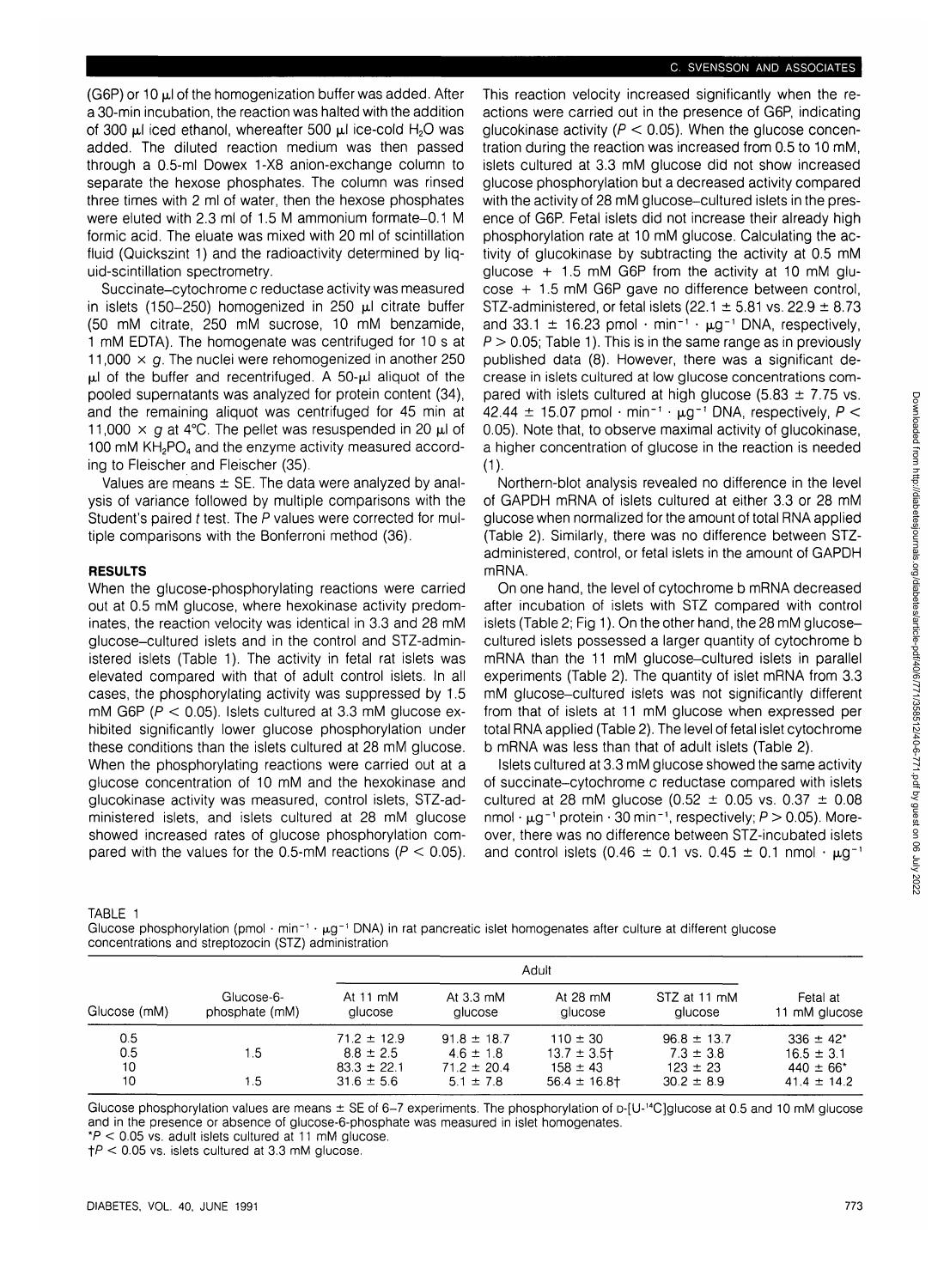#### TABLE 2

Levels of glyceraldehyde-3-phosphate dehydrogenase (GAPDH) and cytochrome b mRNA in islets at different glucose concentrations and after streptozocin (STZ) administration

|                              |                  | Fetal at                                |                                          |                                          |                                           |
|------------------------------|------------------|-----------------------------------------|------------------------------------------|------------------------------------------|-------------------------------------------|
| mRNA                         | At 11 mM glucose | At 3 mM glucose                         | At 28 mM glucose                         | STZ at 11 mM glucose                     | 11 mM glucose                             |
| <b>GAPDH</b><br>Cytochrome b | 100%<br>100%     | $100 \pm 6\%$ (2)<br>$112 \pm 14\%$ (5) | $81 \pm 6\%$ (2)<br>$140 \pm 14\%$ * (5) | $113 \pm 25\%$ (2)<br>$65 \pm 5\%$ * (3) | 94% (1)<br>$62 \pm 11\%$ <sup>*</sup> (4) |

Values are means  $\pm$  SE for (n) experiments. The level of GAPDH and cytochrome b mRNA in islets was determined by densitometric scanning of Northern blots after hybridization to the probe. After normalization for total RNA applied, the values were expressed in percentage of adult islets cultured at 11 mM glucose.

\*P < 0.05 when probability of chance differences between experimental control groups were calculated in a paired Student's t test.

protein  $\cdot$  30 min<sup>-1</sup>, respectively;  $P > 0.05$ ). However, fetal islets displayed significantly higher activity of succinate-cytochrome c reductase compared with adult islets (1.28  $\pm$  $0.17$  vs.  $0.45 \pm 0.1$  nmol  $\cdot \mu \text{g}^{-1}$  protein  $\cdot$  30 min<sup>-1</sup>, respectively;  $P < 0.05$ ).

## **DISCUSSION**

Previous studies showed that islets exposed to STZ in tissue culture and then cultured for another 6 days had an impaired glucose-sensitive insulin release (18). In our studies with this model, we observed that such islets exhibit no apparent changes in the activities of the glycolytic enzymes hexokinase and glucokinase or in the level of GAPDH mRNA. These observations are in accord with previous findings by Eizirik et al. (8) suggesting unaltered glycolysis in these islets as assessed by glucose utilization and glucokinase measurements. Contrary to this, STZ incubation decreased the level of cytochrome b mRNA compared with controls. This does not reflect a generalized mitochondrial impairment, because the enzymatic activity of succinate-cytochrome c reductase was unchanged after STZ-incubation. Together with previous observations of decreased rates of glucose oxidation and oxygen consumption, contents of ATP, and ad-



FIG. 1. Northern-blot analysis of RNA isolated from adult islets cultured at 28 mM glucose (lane 1), and at 3.3 mM glucose (lane 2), streptozocin-exposed islets cultured at 11 mM glucose (lane 3), and islets cultured at 11 mM glucose (lane 4). Total cellular RNA<br>was isolated and treated with formaldehyde before electrophoresis on<br>1% agarose gel. Note that amount of RNA applied in 11-mM group was<br>twice that of other indicated.

enine nucleotide translocator mRNA and enzymatic activities of certain mitochondrial enzymes, it suggests localized mitochondrial damage by STZ exposure (8,18-20). Also, in islets isolated from rats injected neonatally with STZ, glycolysis was not altered, yet mitochondrial activity was impaired (37). The pattern of localized mitochondrial damage may be a direct and nonreversible consequence of STZ treatment, because STZ is known to alkylate macromolecules such as DNA (38). Furthermore, the DNA of the mitochondria is considered more vulnerable to damage than nuclear DNA (39,40), which could explain the specificity of the STZ action. Alternatively, it may be secondary to other events of the cell, including disturbances in the regulation of the expression of the nuclear-encoded mitochondrial enzymes of the oxidative metabolism.

Islets cultured at 3.3 mM glucose responded poorly to glucose with insulin release compared with islets cultured at 11 or 28 mM glucose (9-11). This is reminiscent of the impairment in glucose-stimulated insulin release observed after starvation and has been related to in vivo inhibition of glucose metabolism and in the activities of glycolytic enzymes (13-17). We observed a lower glucokinase activity after culture at 3.3 mM glucose, whereas the level of GAPDH mRNA was unaltered. It is unknown whether the observed decreased glucokinase activity was paralleled by diminished expression of the glucokinase gene. However, it has been shown that the glucokinase mRNA is expressed at a constant level in islets during the fasting-refeeding cycle of the rat (41). However, this discrepancy can be explained by the much smaller differences in glucose concentrations in vivo during such a fasting-refeeding cycle. Contrasting the above, the level of cytochrome b mRNA increased at concentrations of glucose >11 mM. The specific effect at 28 mM glucose may be explained by the fact that cytochrome b is a product of a gene transcribed from the mitochondrial DNA (32) and therefore may exhibit different glucose responsiveness than nuclear genes in the B-cell (20,42). Interestingly, it has been shown that the mitochondrial genome of other cells can be specifically regulated by different physiological modulators (43-45). The succinate-cytochrome c reductase activity was not modified by glucose in culture, suggesting that this enzymatic complex, like GAPDH and hexokinase, serves a constitutive function in the adult islet cell.

The maturation of fetal islets during tissue culture enhances the insulin secretory ability in response to glucose. This is paralleled by a large increase in mitochondrial glu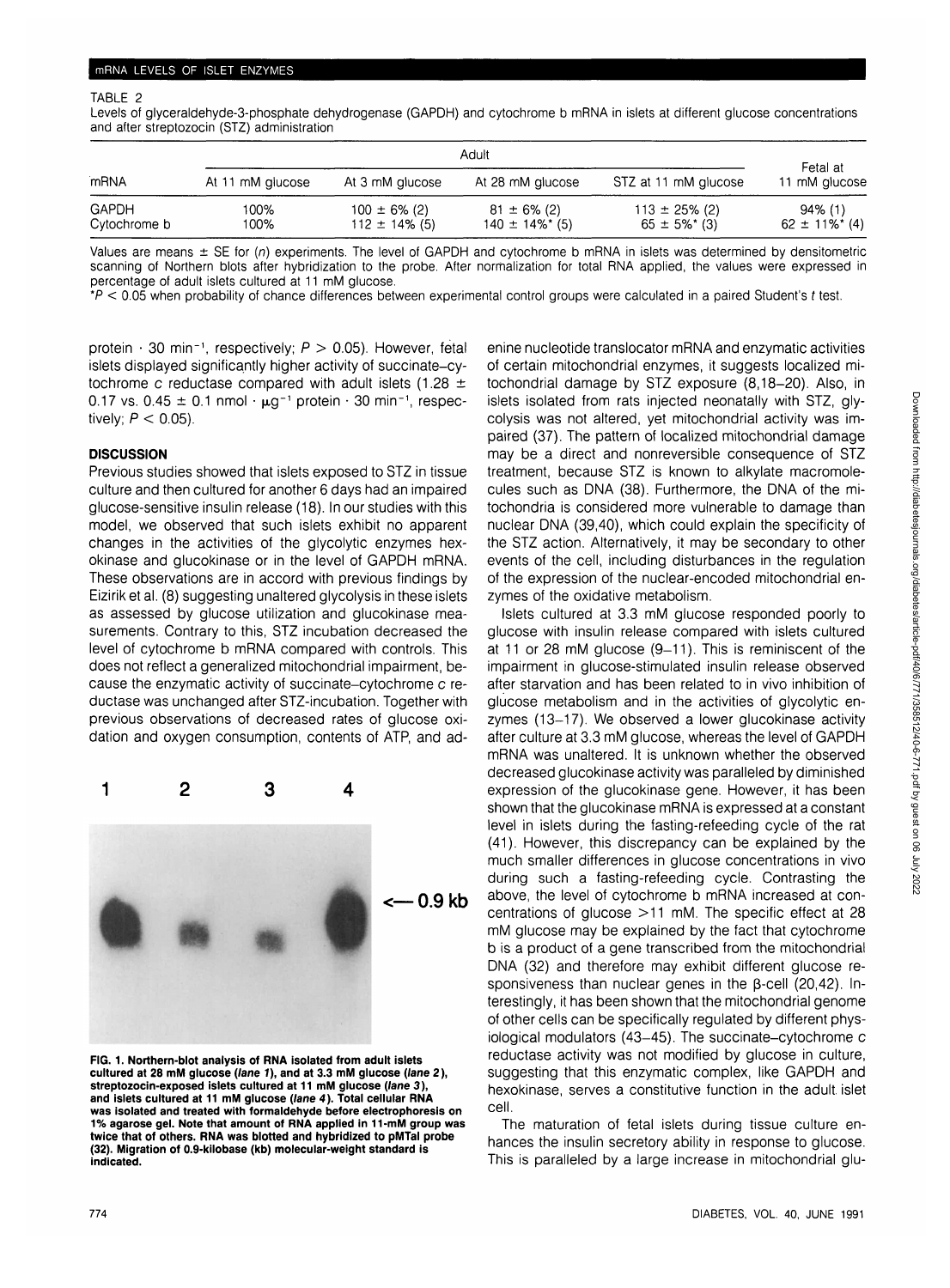cose oxidation without a significant alteration in the rates of glycolysis (6). These findings correlate with the decrease in the level of cytochrome b mRNA that we observed in fetal islets and the previous observation of decreased levels of fetal mitochondrial adenine nucleotide translocator mRNA (20). In addition, these data are also congruent with decreased enzyme activities of alanine aminotransferase, aspartate aminotransferase, and glutamate dehydrogenase observed in fetal rat islets (46). However, our finding that the activity of succinate-cytochrome c reductase was markedly increased contradicts the notion that, in general, mitochondrial function is lower under these conditions. Note the finding of elevated oxygen consumption in fetal islets, which did not respond to stimulation by glucose (23). In fact, the elevated levels of succinate-cytochrome c reductase and hexokinase in fetal islets raise the possibility that increased levels of certain enzymes may be associated with the state of differentiation and functional activity characteristic of the fetal B-cell just as well as low levels of other enzymes. The rapidly replicating  $\beta$ -cell requires high levels of cytosolic NADPH for the synthesis of nucleic acids. This demand is satisfied by constitutively enhanced glucose phosphorylation rates (hexokinase) and substitution of NADH with FADH<sub>2</sub> in the mitochondria (succinate dehydrogenase). This notion is supported by the findings that, in general, embryonic tissue shows high levels of succinate reductase activity (47).

In summary, different in vitro models exhibiting a diminished capacity to secrete insulin show a complex altered pattern of enzyme activities. In low-glucose-cultured islets, decreased glucokinase activity, in essence, may explain the low rates of glucose metabolism in these cells. A suppressed rate of glycolysis may be paralleled with a decrease in certain mitochondrial functions, such as the expression of the adenine nucleotide translocator gene (20). In STZ-incubated islets, no evidence for glycolytic impairment has been observed, whereas the activities of several mitochondrial enzymes are decreased (8), suggesting that this may be the most common and sensitive discriminator for impaired  $\beta$ -cell function. Finally, in fetal islets, findings similar to those of STZ-exposed islets were observed with respect to certain key mitochondrial enzymes. However, the enzymatic activities of certain other enzymes were greatly elevated, raising the possibility that elevation of certain key enzymes may also characterize the immature insulin response to glucose of the fetal  $\beta$ -cell.

## **ACKNOWLEDGMENTS**

Financial support was received from the Swedish Medical Research Council (Grants 12X-109, 12X-8273, and 13P-8441), the Juvenile Diabetes Foundation International, the Uppsala University, the Nordic Insulin Fund, the Clas Groschinskys Minnesfond, the Swedish Diabetes Association, the Swedish Society for Medical Research, and the Hoechst Foundation.

We are indebted to Margareta Engkvist, Ing-Britt Hallgren, Eva Tornelius, and Parri Wentzel for expert technical assistance.

#### **REFERENCES**

1. Matschinsky FM, Meglasson MD, Burch PT, Berner DK, Najafi H, Vogin AP, Garfinkel D, Garfinkel L: Glucokinase (ATP:D-glucose 6-phosphotransferase, EC 2.7.1.2), the glucose sensor of pancreatic islet  $\beta$ -cells. In Diabetes 1982. Amsterdam, Excerpta Med, 1983, p. 337-44

- 2. Lenzen S, Panten U: Signal recognition by pancreatic B-cells. Biochem Pharmacol 37:371-78, 1988
- 3. Steiner DF, Chan SJ, Welsh JM, Kwok SCM: Structure and evolution of the insulin gene. Annu Rev Genet 19:463-84, 1985
- Sener A, Malaisse WJ: Stimulation by p-glucose of mitochondrial oxidative events in islet cells. Biochem J 246:89-95, 1987
- 5. Malaisse WJ, Sener A: Glucose-induced changes in cytosolic ATP content
- in pancreatic islets. Biochim Biophys Acta 927:190-95, 1987 6. Rorsman P, Trube G: Glucose dependent K<sup>+</sup> -channels in pancreatic pcells are regulated by intracellular ATP. Pfluegers Arch Eur J Physiol 405:305-309, 1985
- 7. Ashcroft FM, Harrison DE, Ashcroft SJH: Glucose induces closure of single potassium channels in isolated rat pancreatic ß-cells. Nature (Lond) 312:446-48, 1984
- 8. Eizirik DL, Sandier S, Sener A, Malaisse WJ: Defective catabolism of Dglucose and L-glutamine in mouse pancreatic islets maintained in culture after streptozotocin exposure. Endocrinology 123:1001-1007, 1988
- 9. Andersson A: Long-term effects of glucose on insulin release and glucose oxidation by mouse pancreatic islets. Biochem J 140:377-82, 1974
- 10. Schnell AH, Borg LAH: Lysosomes and pancreatic islet function: glucosedependent alterations of lysosomal morphology. Cell Tissue Res 239: 537-45, 1985
- 11. Welsh N, Sandier S, Welsh M, Hellerstrom C: Regulation of RNA metabolism in relation to insulin production and oxidative metabolism in mouse pancreatic islets in vitro. Biochim Biophys Acta 887:58-68, 1986
- 12. Welsh M, Brunstedt J, Hellerström C: Effects of D-glucose, L-leucine, and 2-ketoisocaproate on insulin mRNA levels in mouse pancreatic islets. Diabetes 35:228-31, 1986
- 13. Giddings SJ, Chirgwin J, Permutt MA: Effects of glucose on proinsulin messenger RNA in rats in vivo. Diabetes 31:624-29, 1982
- 14. Malaisse WJ, Malaisse-Lagae F, Wright PH: Effect of fasting upon insulin secretion in the rat. Am J Physiol 213:843-48, 1967
- 15. Welsh M, Andersson A: Effects of starvation on oxidative metabolism and insulin release by isolated mouse pancreatic islets. Acta Endocrinol 101:227-34, 1982
- 16. Hedeskov CJ, Capito K: The effect of starvation on insulin secretion and glucose metabolism in mouse pancreatic islets. Biochem J 140:423-33, 1974
- 17. Malaisse WJ, Sener A, Levy J: The stimulus-secretion coupling of glucoseinduced insulin release: fasting induced adaptation of key glycolytic enzymes in isolated islets. J Biol Chem 251:1731-37, 1976
- 18. Eizirik DL, Sandier S, Welsh N, Hellerstrom C: Preferential reduction of insulin production in mouse pancreatic islets maintained in culture after streptozotocin exposure. Endocrinology 122:1242-49, 1988
- 19. Strandell E, Eizirik DL, Korsgren O, Sandier S: Functional characteristics of cultured mouse pancreatic islets following exposure to different streptozotocin concentrations. Mol Cell Endocrinol 59:83-91, 1988
- Welsh N, Svensson C, Welsh M: Content of adenine nucleotide translocator mRNA in insulin-producing cells of different functional states. Diabetes 38:1377-80, 1989
- 21. Hellerstrom C, Lewis NJ, Borg H, Johnson R, Freinkel N: Method for largescale isolation of pancreatic islets by tissue culture of fetal rat pancreas. Diabetes 28:769-76, 1979
- 22. Rorsman P, Arkhammar P, Bokvist K, Hellerström C, Nilsson T, Welsh M, Welsh N, Berggren PO: Failure of glucose to elicit a normal secretory response in fetal pancreatic beta cells results from glucose insensitivity of the ATP-regulated K<sup>+</sup> channels. Proc Natl Acad Sci USA 86:4505-509, 1989
- 23. Freinkel N, Lewis NJ, Johnson R, Swenne I, Bone A, Hellerström C: Differential effects of age versus glycemic stimulation on the maturation of insulin stimulus-secretion coupling during culture of fetal rat islets. Diabetes 33:1028-38, 1984
- 24. Burch PT, Trus MD, Berner DK, Leontire A, Zawalich KC, Matchinsky FM: Adaptation of glycolytic enzymes: glucose use and insulin release in rat pancreatic islets during fasting and refeeding. Diabetes 30:923-28,1981
- 25. Lernmark A, Nathans A, Steiner DF: Preparation and characterization of plasma membrane-enriched fractions from pancreatic islets. J Cell Biol 71:606-23, 1976
- 26. Howell SL, Taylor KW: Potassium ions and the secretion of insulin by islets of Langerhans incubated in vitro. Biochem J 108:17-24, 1968
- 27. Andersson A: Isolated mouse pancreatic islets in culture: effects of serum and different culture media on the insulin production of the islets. Diabetologia 14:397-404, 1978
- 28. Sandier S, Welsh M, Andersson A: Streptozotocin-induced impairment of  $i$ slet  $\beta$ -cell metabolism and its prevention by a hydroxyl radical scavenger and inhibitors of poly (ADP-ribose) synthetase. Acta Pharmacol Toxicol 53:392-400, 1983
- 29. Maniatis T, Fritsch EF, Sambrook J: Molecular Cloning: A Laboratory Manual. Cold Spring Harbor, NY, Cold Spring Harbor, 1982
- 30. Thomas PS: Hybridization of denatured RNA and small DNA fragments transferred to nitrocellulose. Proc Natl Acad Sci USA 77:5201-205,1980
- 31. Krawetz SA, Connor W, Cannon PD, Dixon GH: A vector-primer-clone-